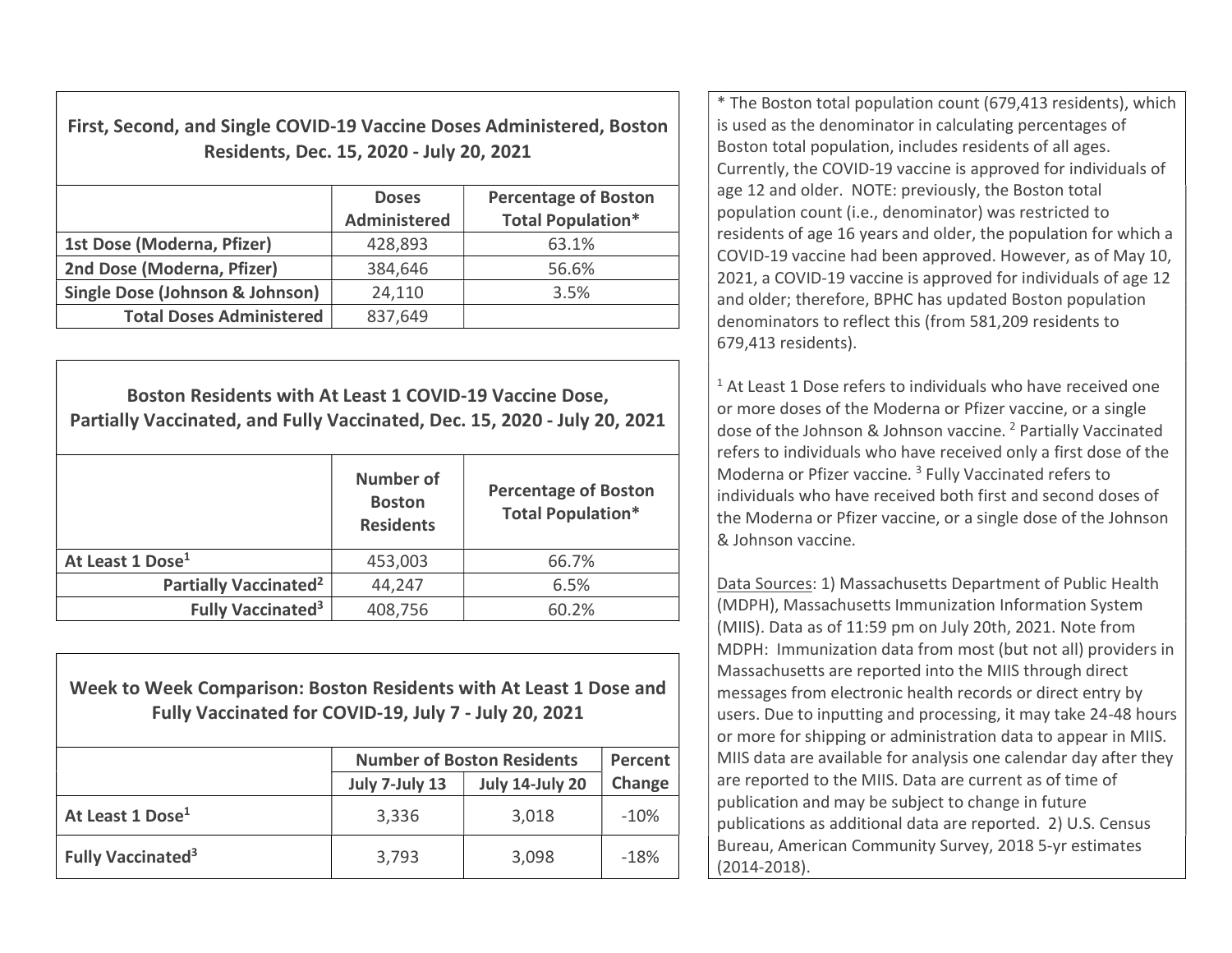

\* Total number of individuals receiving their initial dose in the 10-week period.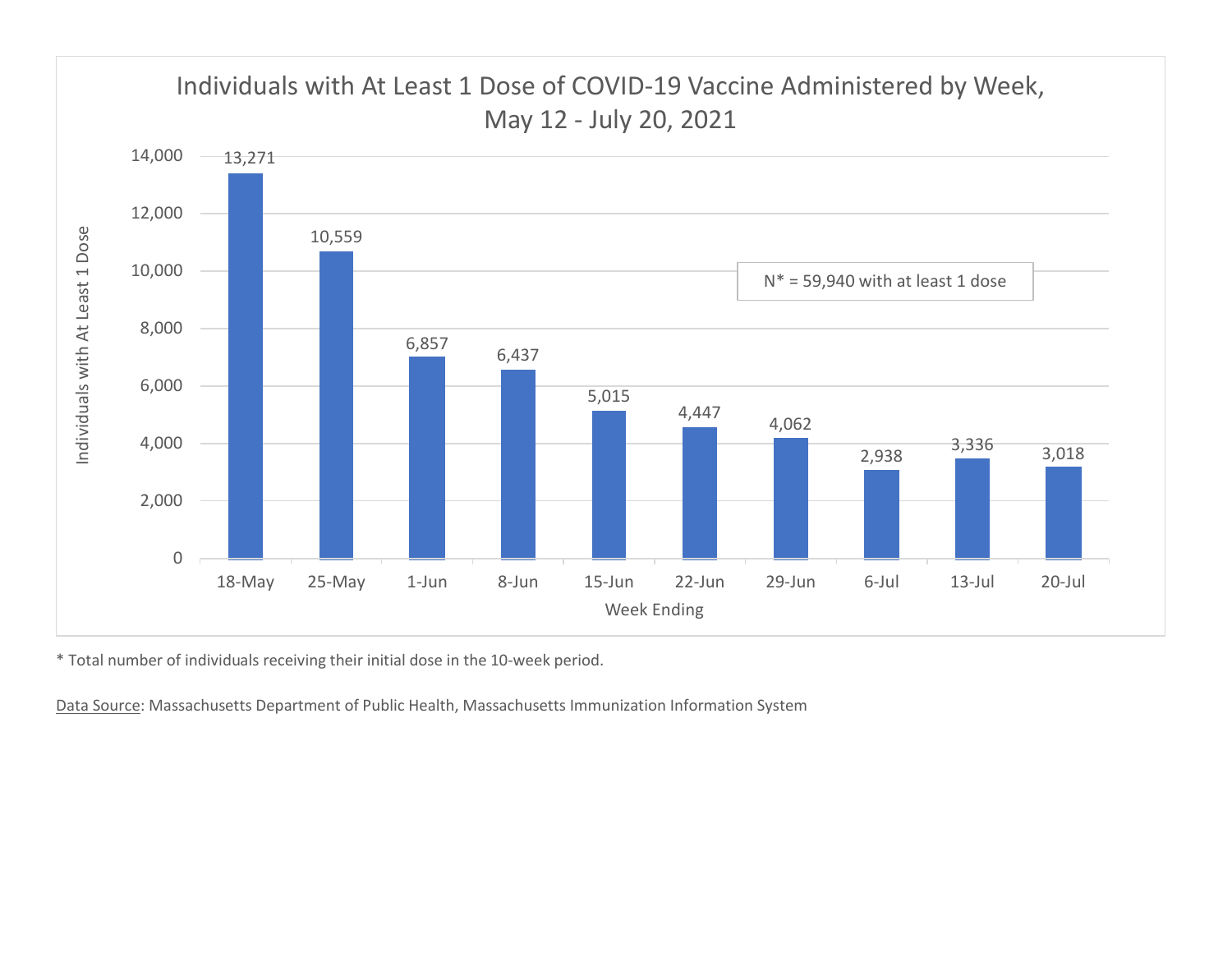

\* Total number of individuals receiving their final dose in the 10-week period.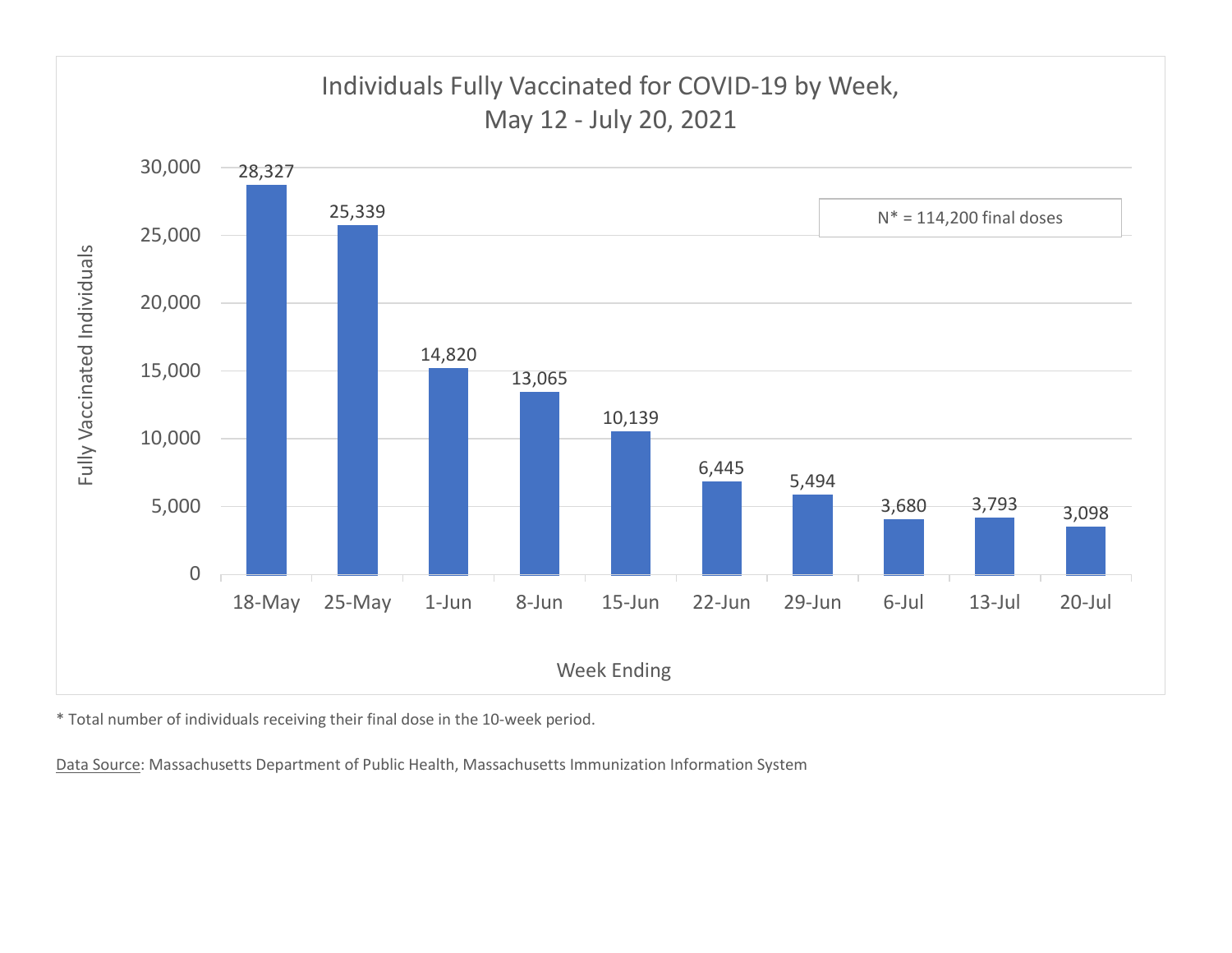

Data Source: Massachusetts Department of Public Health, Massachusetts Immunization Information System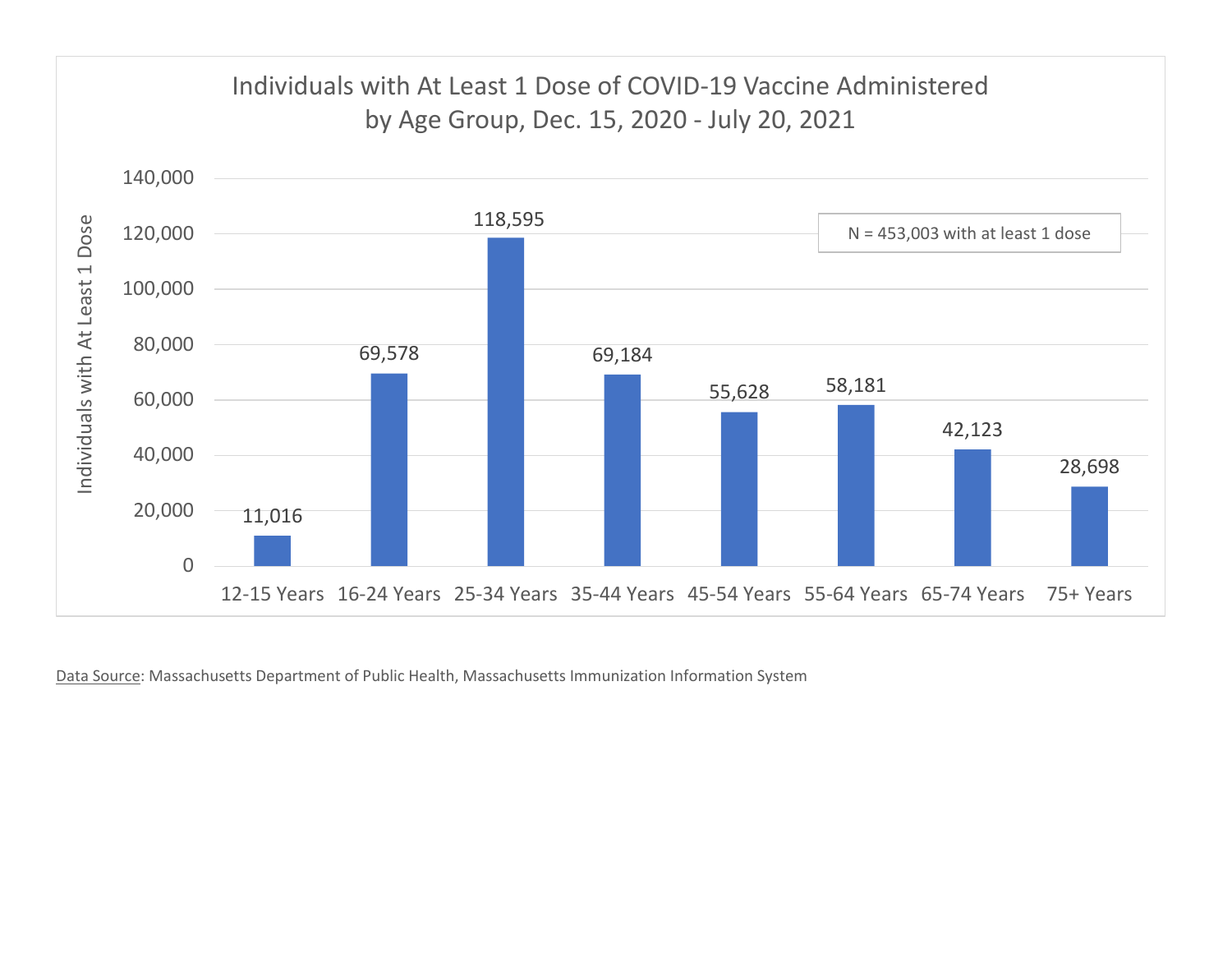

NOTE: The percentage of vaccinated individuals ages 12-15 years has been updated in this report (REVISED AUGUST 16, 2021). Please disregard the vaccination percentages for age group 12-15 years included in previous versions of this report.

Percentage of overall Boston population with at least 1 dose = 66.7%.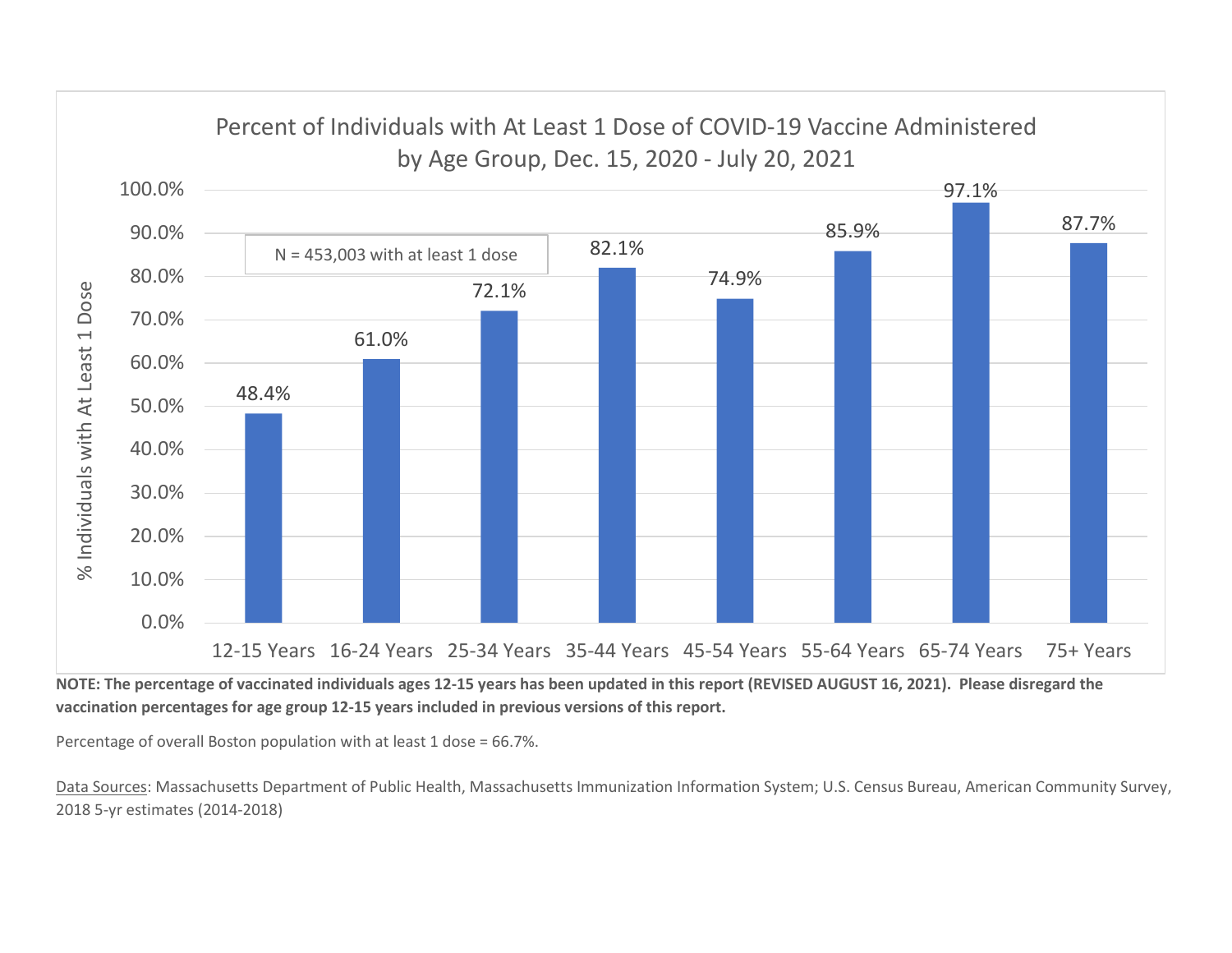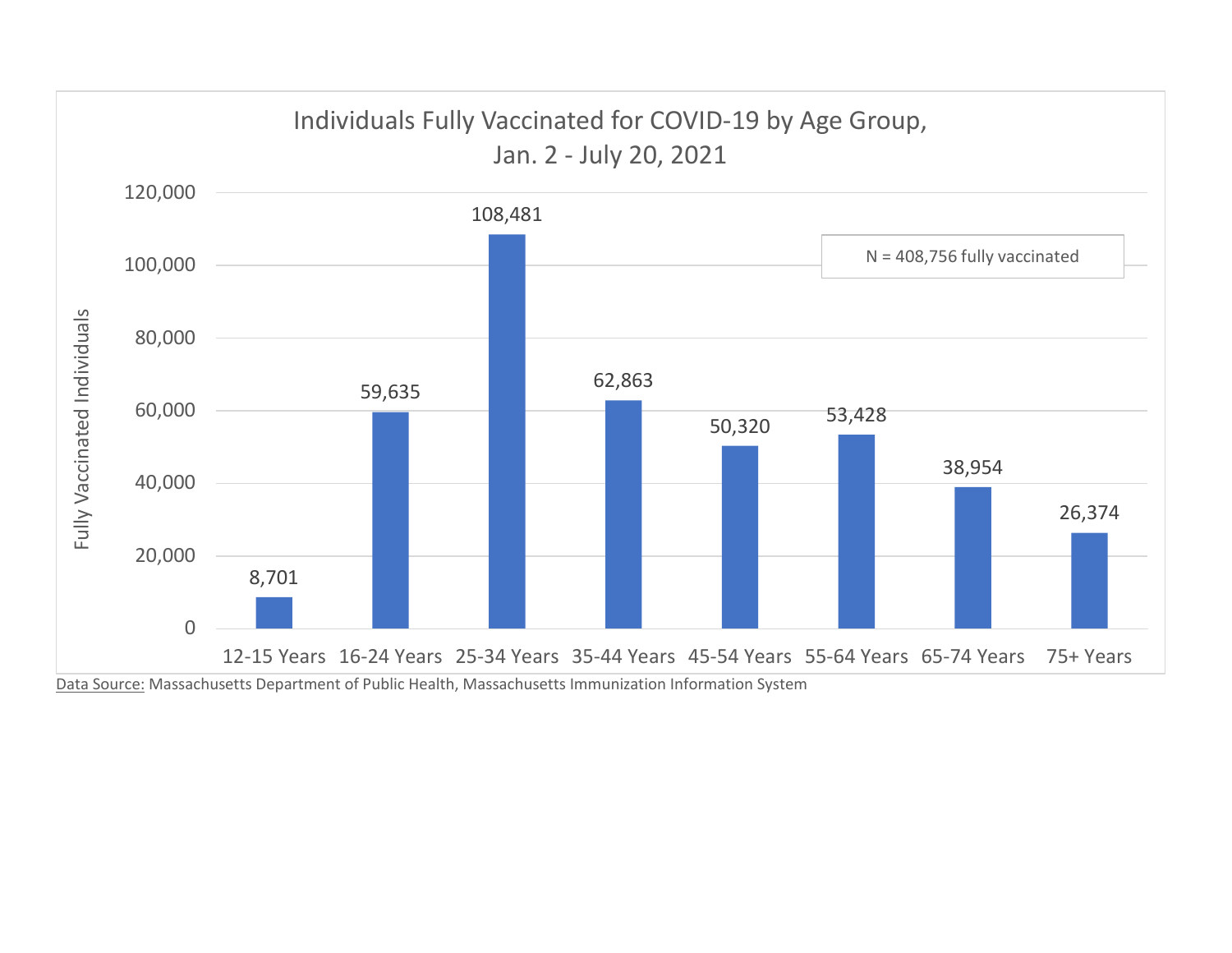

NOTE: The percentage of vaccinated individuals ages 12-15 years has been updated in this report (REVISED AUGUST 16, 2021). Please disregard the vaccination percentages for age group 12-15 years included in previous versions of this report.

Percentage of overall Boston population fully vaccinated = 60.2%.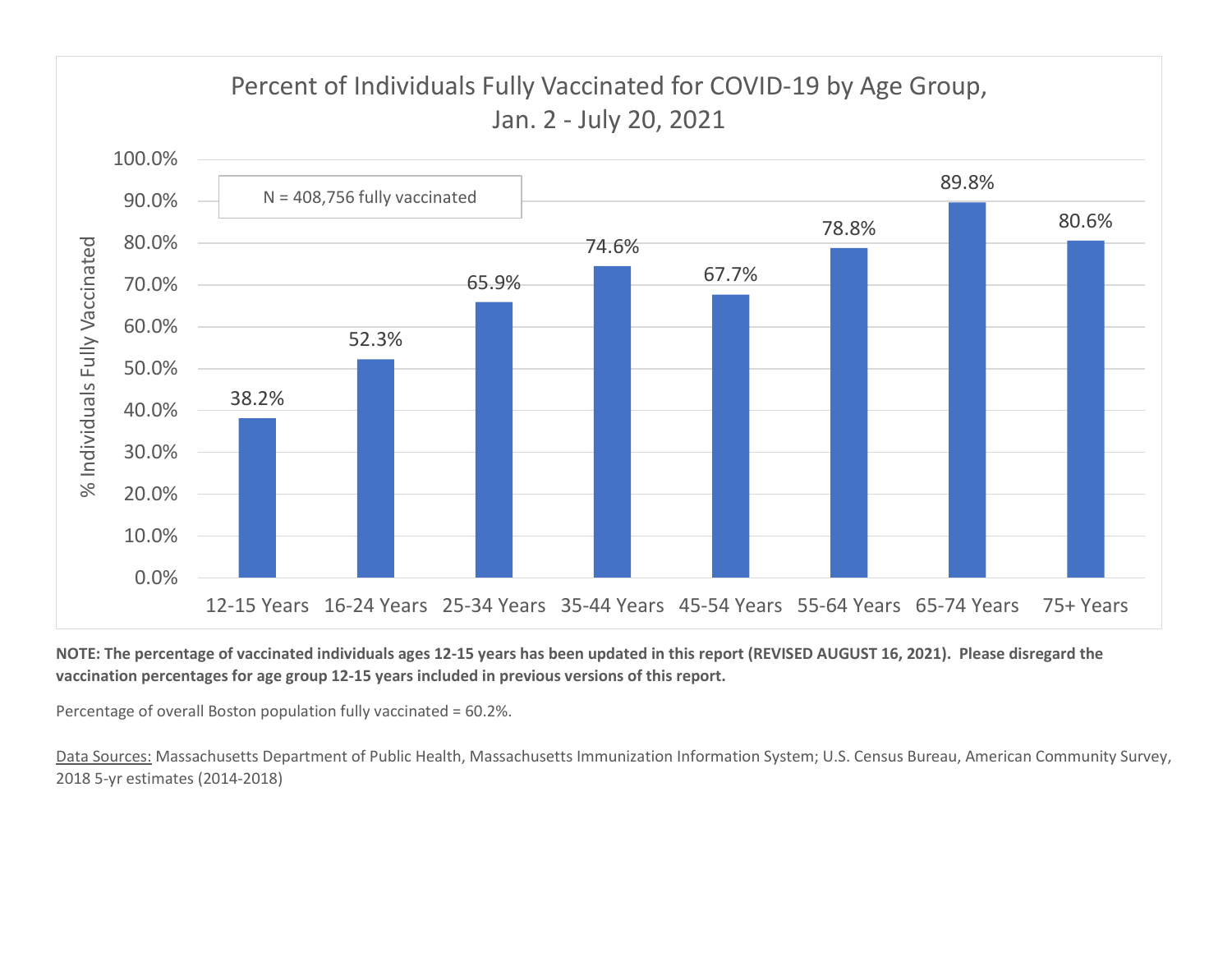

Asian/PI = Asian, Native Hawaiian, and Pacific Islander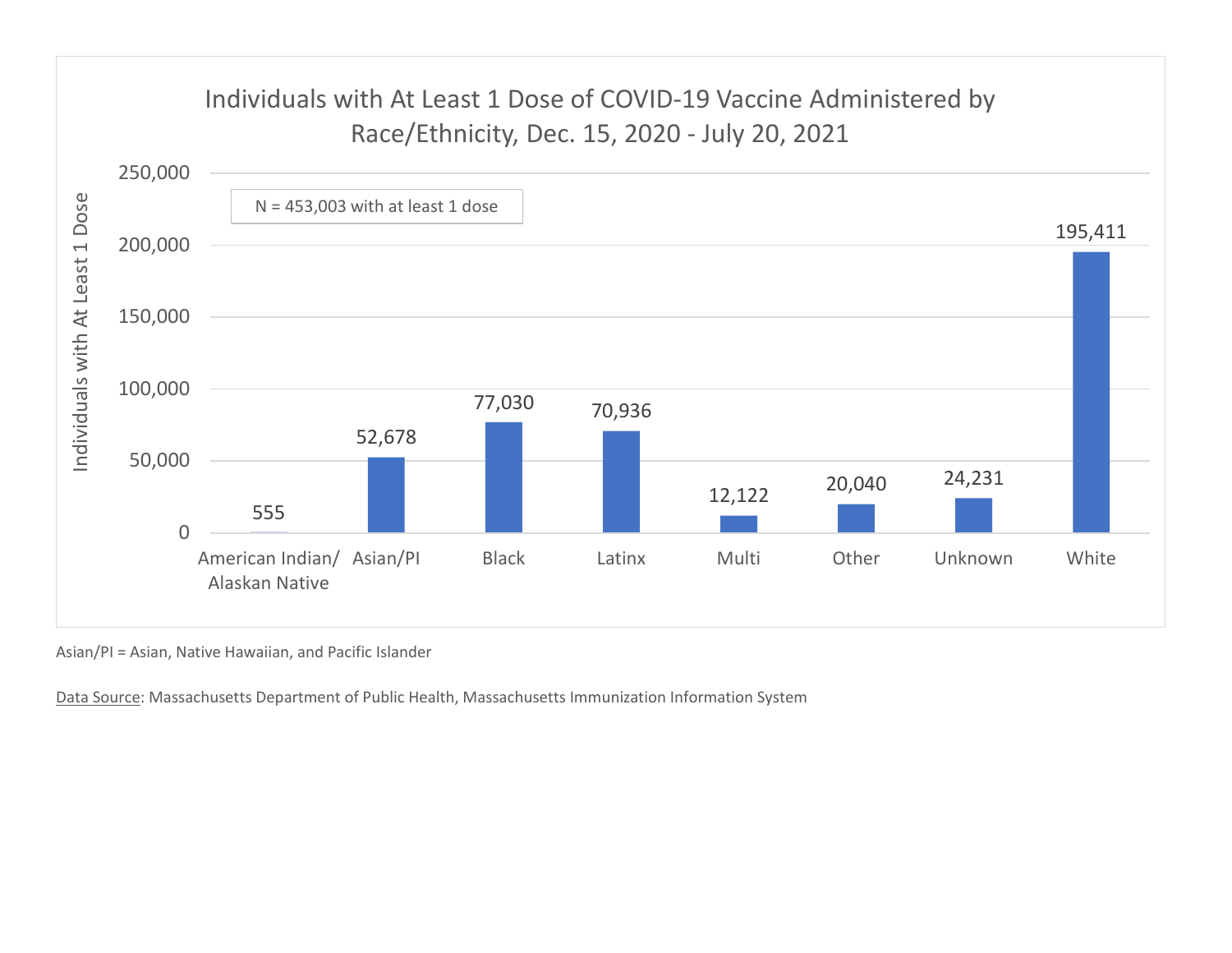

Asian/PI = Asian, Native Hawaiian, and Pacific Islander

\* Varies from Total N of Individuals with At Least 1 Dose (453,003) because data for residents who identify as Multiracial, Other, or Unknown are not included in this chart due to lack of comparable population data.

Percentage of overall Boston population with at least 1 dose = 66.7%.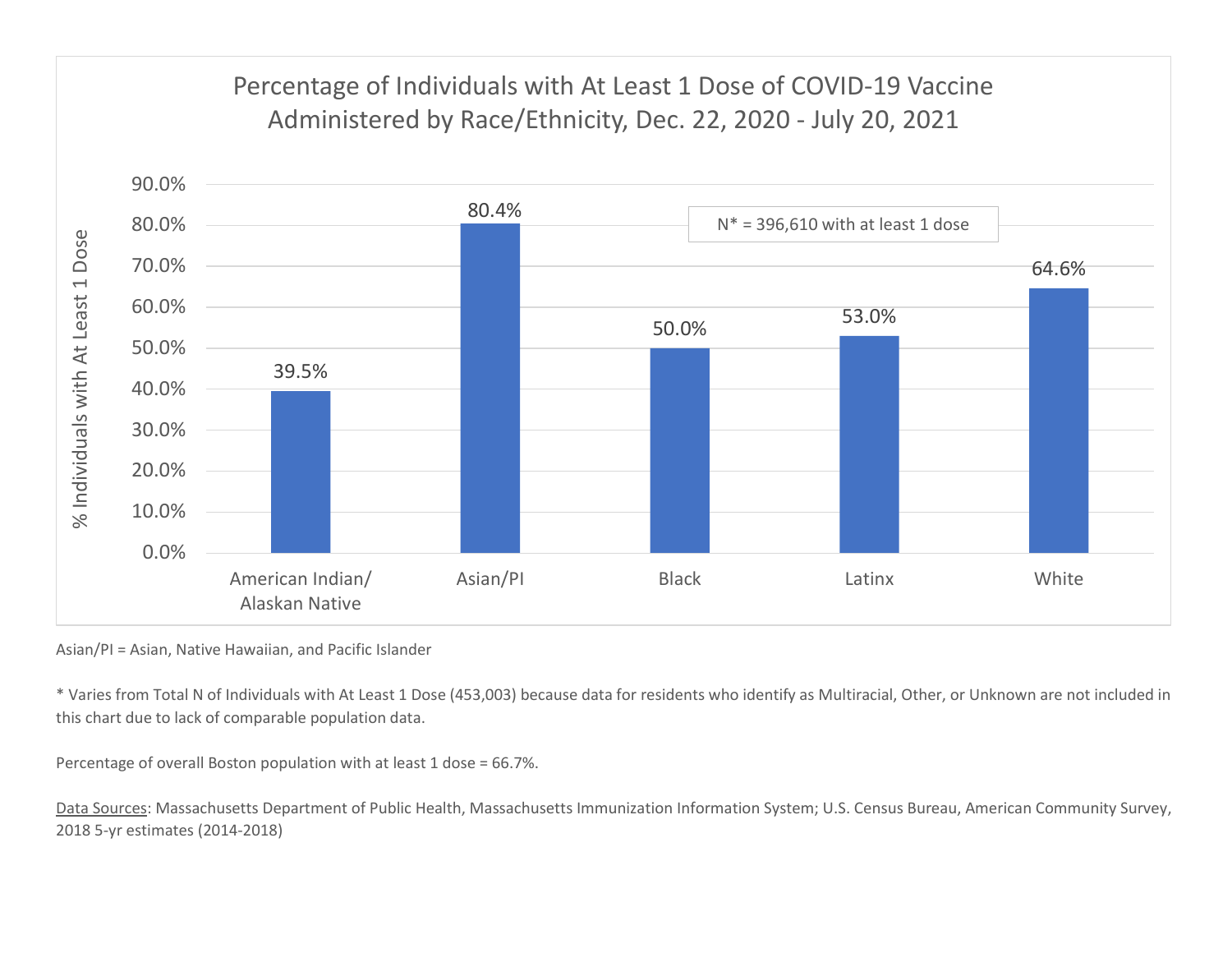

Asian/PI = Asian, Native Hawaiian, and Pacific Islander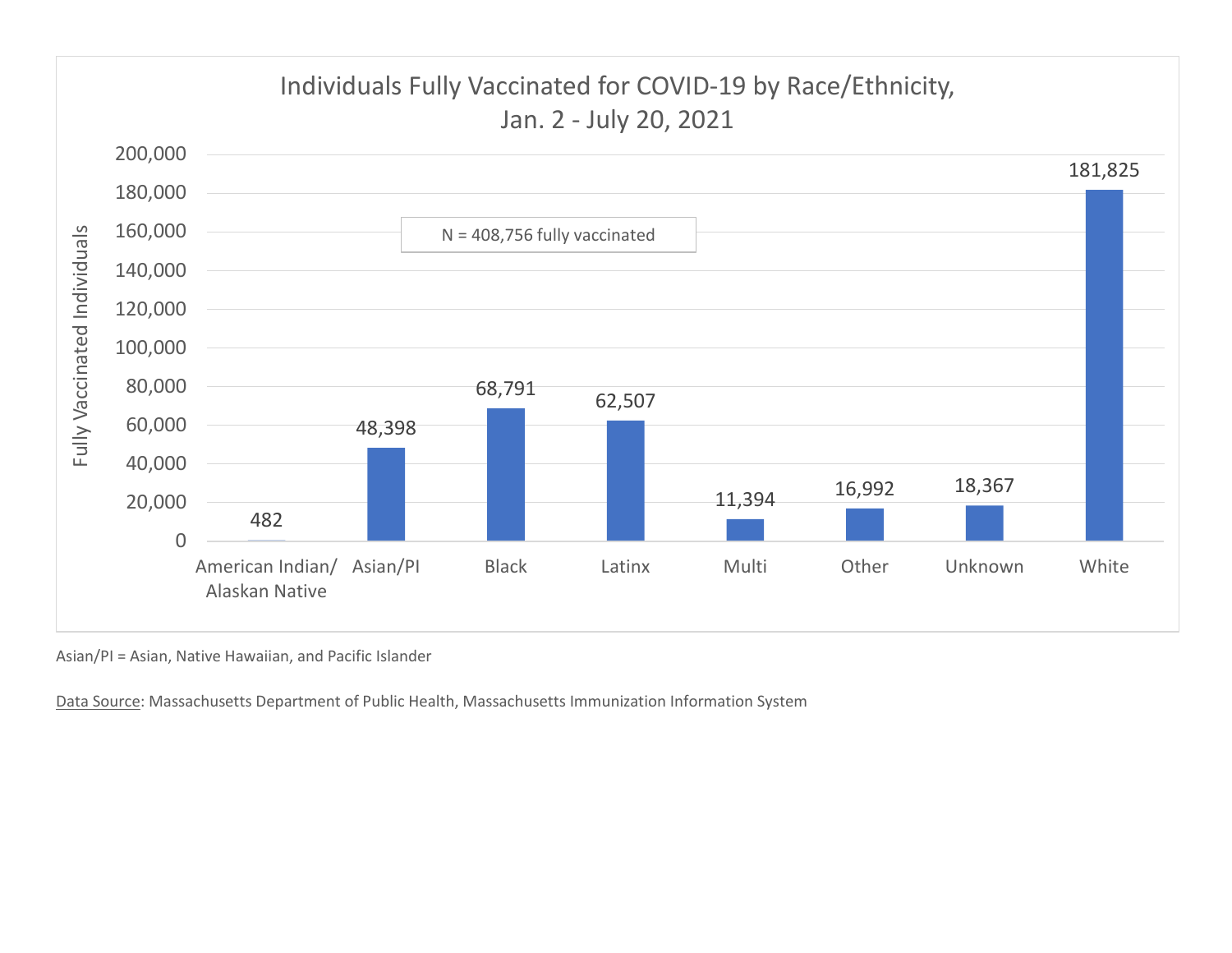

Asian/PI = Asian, Native Hawaiian, and Pacific Islander

\* Varies from Total N of Fully Vaccinated Individuals (408,756) because data for residents who identify as Multiracial, Other, or Unknown are not included in this chart due to lack of comparable population data.

Percentage of overall Boston population fully vaccinated = 60.2%.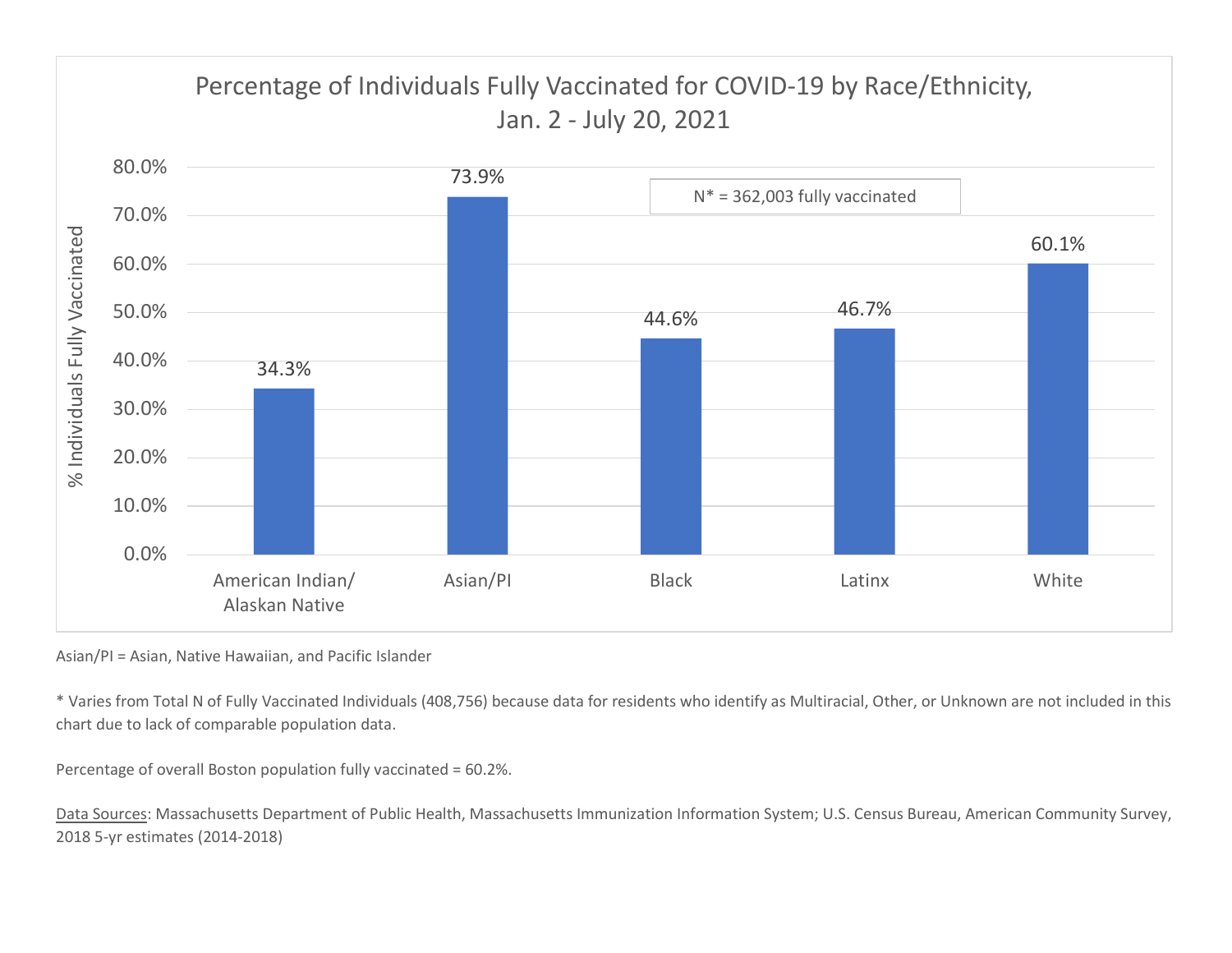

BB/BH/DT/NE/WE = Back Bay/Beacon Hill/Downtown/North End/West End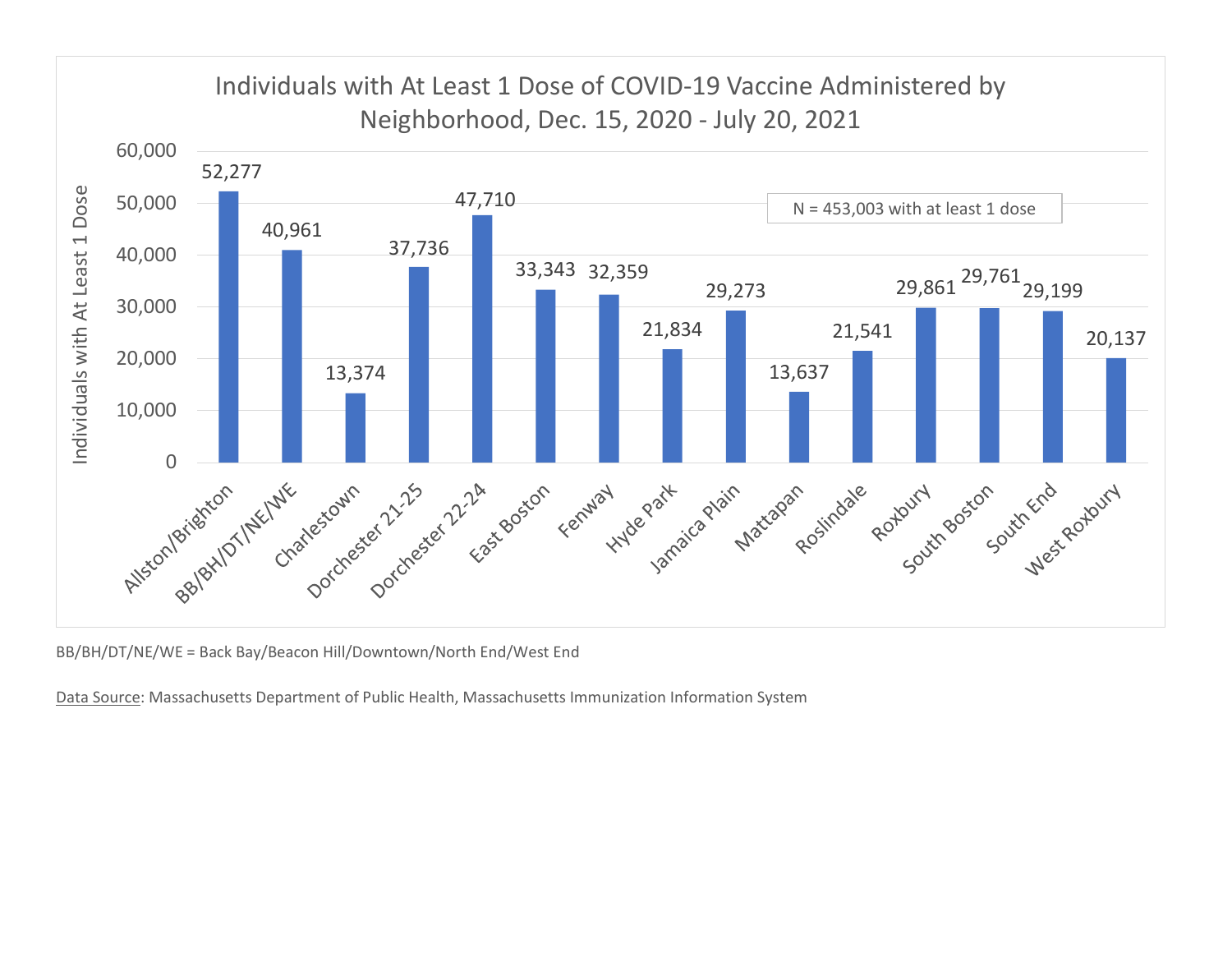

BB/BH/DT/NE/WE = Back Bay/Beacon Hill/Downtown/North End/West End

Percentage of overall Boston population with at least 1 dose = 66.7%.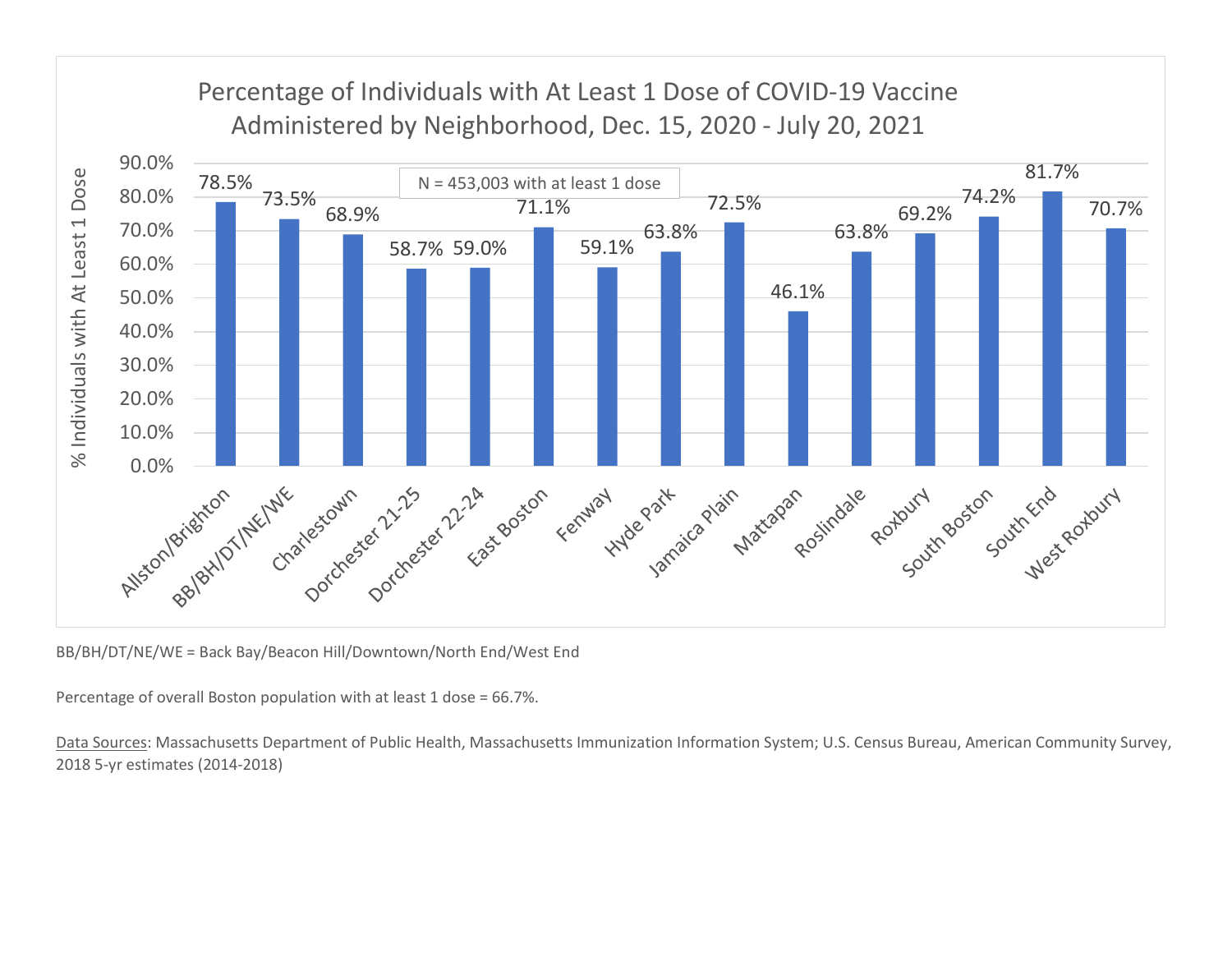

BB/BH/DT/NE/WE = Back Bay/Beacon Hill/Downtown/North End/West End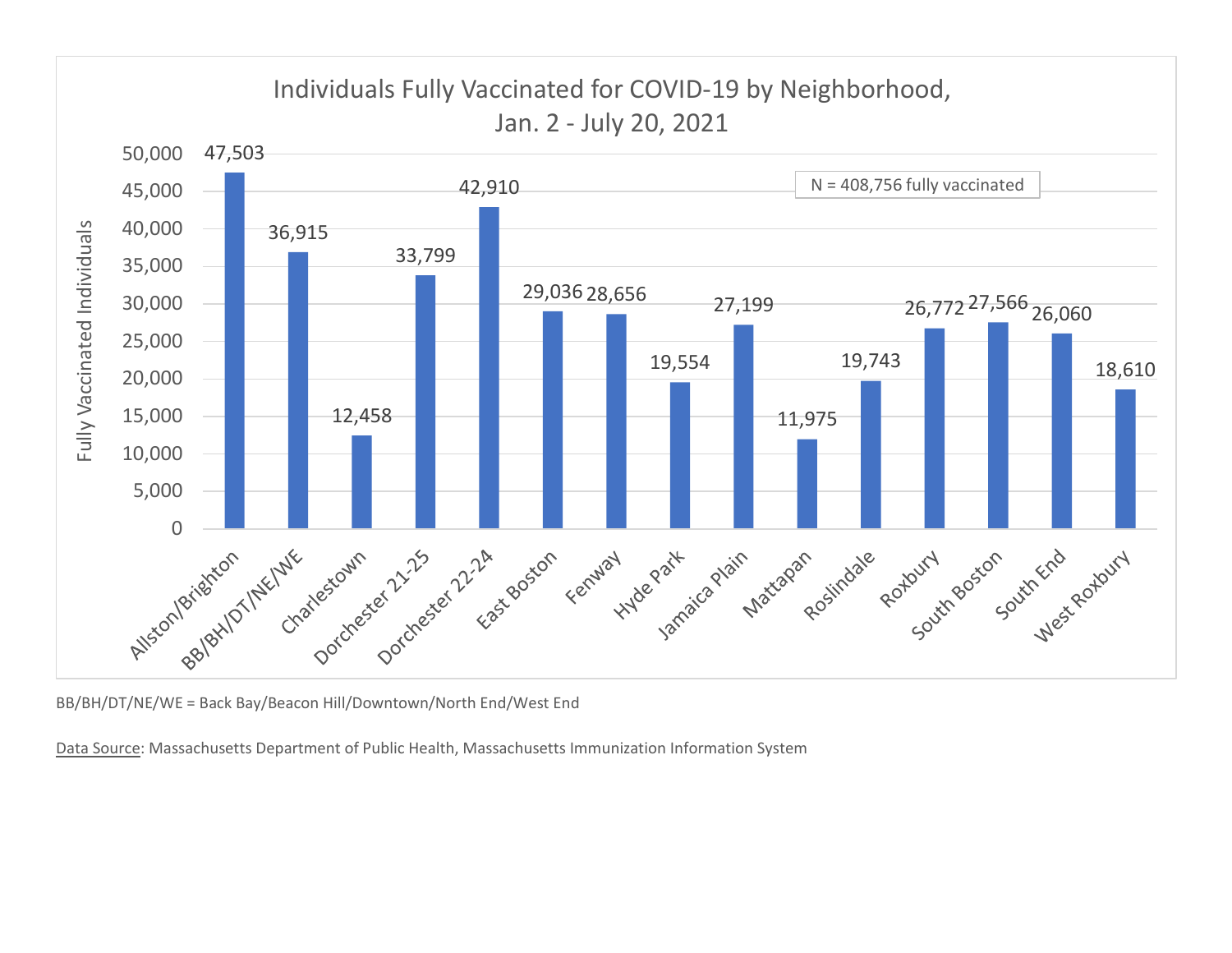

BB/BH/DT/NE/WE = Back Bay/Beacon Hill/Downtown/North End/West End

Percentage of overall Boston population fully vaccinated = 60.2%.